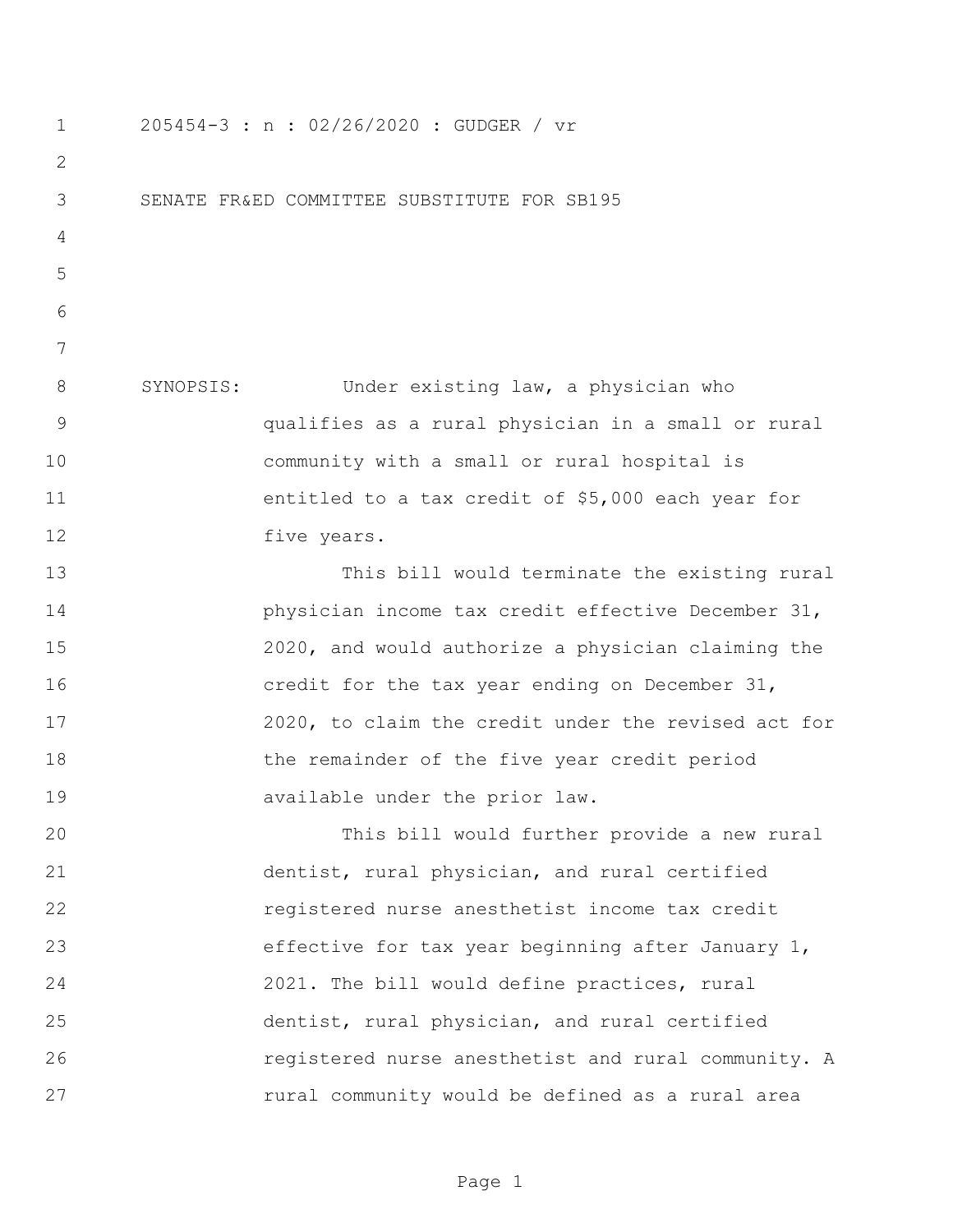under federal law. The requirements that a rural community have a rural hospital would be deleted. The bill would require a rural dentist, rural physician, or rural certified registered nurse anesthetist to practice at least 20 hours per week in a rural community.

 The bill would require the State Board of 8 Medical Examiners, the State Board of Dental Examiners, and the Board of Nursing to issue certificates to physicians dentists, and certified 11 registered nurse anesthetists respectively, who 12 qualify for the tax credit.

 A BILL TO BE ENTITLED

16 AN ACT

 Relating to state income tax credits for rural physicians; to designate Sections 40-18-130, 40-18-131, and 40-18-132, Code of Alabama 1975, as Division 1 of Article 4A of Chapter 18 of Title 40, Code of Alabama 1975; to terminate the income tax credit authorized for a rural physician under the existing Article 4A of Chapter 18, Title 40, Code of Alabama 1975, as it existed prior to January 1, 2021, and to provide that any physician who claimed the credit or claims the exemption under the existing Article 4A for the tax year ending on December 31, 2020, would be authorized to continue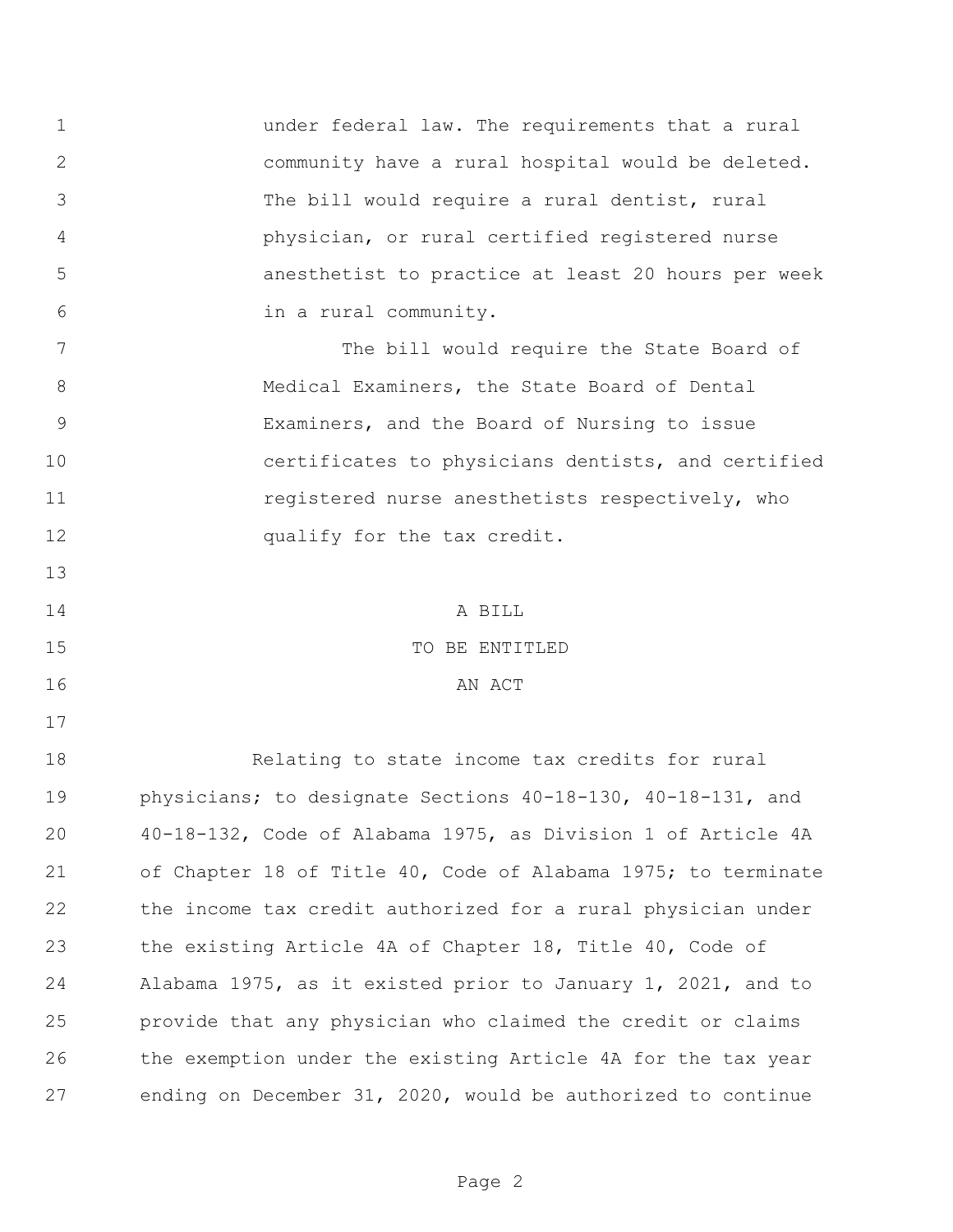to claim the exemption under this act until the credit period authorized under the prior law for that physician expires; to add Division 2 to Article 4A of Chapter 18, Title 40, Code of Alabama 1975, to further provide for a rural dentist, rural physician, and rural certified registered nurse anesthetist income tax credit; to provide definitions; to modify the requirement for residence and practice in a rural community; to remove the requirement for hospital privileges in a rural hospital; and to require the State Board of Medical Examiners, State Board of Dental Examiners, and the State Board of Nursing to certify physicians, dentists, and certified registered nurse anesthetist respectively, who qualify for the income tax credit.

BE IT ENACTED BY THE LEGISLATURE OF ALABAMA:

 Section 1. Sections 40-18-130, 40-18-131, and 40-18-132, Code of Alabama 1975, shall be designated as Division 1 of Article 4A of Chapter 18 of Title 40, Code of Alabama 1975.

 Section 2. (a) Any income tax credit authorized pursuant to Division 1 of Article 4A of Chapter 18, Title 40, Code of Alabama 1975, composed of Sections 40-18-130, 40-18-131, and 40-18-132, Code of Alabama 1975, is terminated effective for tax years ending after December 31, 2020.

 (b) Notwithstanding subsection (a), any physician who claimed the exemption under Article 4A for any tax year prior to December 31, 2020, may claim the exemption under Division 1 of Article 4A for tax year 2020.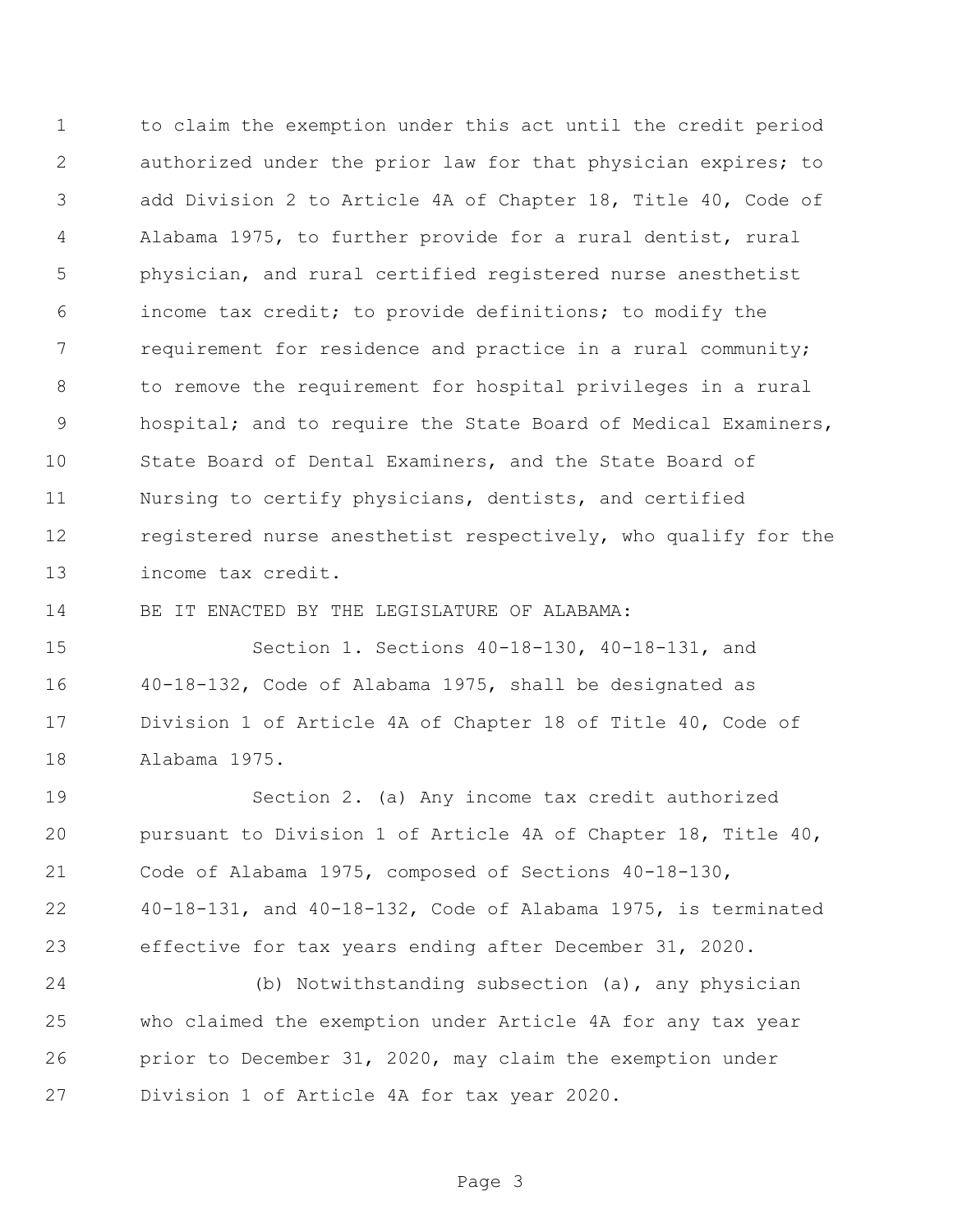|   |                                        | Section 3. Division 2 of Article 4A is added to               |  |  |
|---|----------------------------------------|---------------------------------------------------------------|--|--|
| 2 |                                        | Chapter 18 of Title 40, Code of Alabama 1975, commencing with |  |  |
|   | Section 40-18-133, to read as follows: |                                                               |  |  |

Division 2.

§40-18-133.

 It is the intent of the Legislature to institute programs that will make rural Alabama communities more competitive in the recruitment and retention of physicians, dentists, and rural certified registered nurse anesthetists and reduce inequities that rural communities have in the funding and recruitment of physicians, dentists, and rural certified registered nurse anesthetists.

§40-18-133.1.

 For the purposes of this division, the following words have the following meanings, respectively, unless the context clearly indicates otherwise:

 (1) PRACTICING. Assessing, diagnosing, performing 18 surgical procedures, treating, reporting, or giving advice in a medical capacity in a medical facility, not including a personal residence, located in a rural community. Practicing includes prescribing medicines and signing any medical certificate required for statutory purposes, such as death and cremation certificates.

 (2) RURAL CERTIFIED REGISTERED NURSE ANESTHETIST. A certified registered nurse anesthetist licensed to practice in Alabama who practices as a certified registered nurse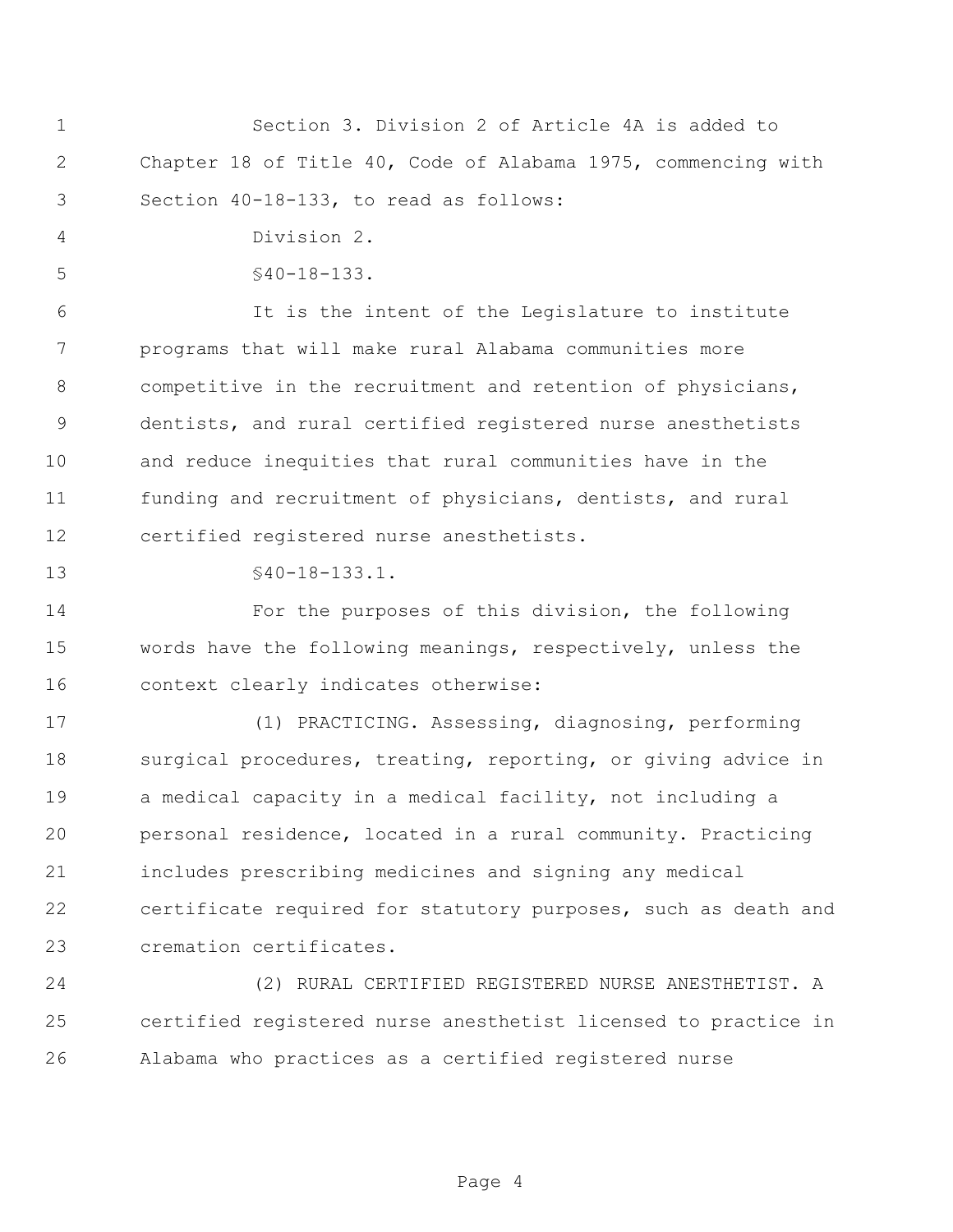anesthetist and resides in a rural community and practices an annual average of at least 20 hours per week.

 (3) RURAL COMMUNITY. A rural area in this state that meets the criteria for designation as a rural area pursuant to 42 C.F.R. 491.5(c).

 (4) RURAL DENTIST. A dentist licensed to practice dentistry in Alabama who practices and resides in a rural community and practices an annual average of at least 20 hours per week.

 (5) RURAL PHYSICIAN. A physician licensed to practice medicine in Alabama who practices and resides in a rural community and practices medicine an annual average of at least 20 hours per week.

14 \$40-18-133.2.

 (a)(1) Beginning with the 2021 tax year, a person newly qualifying as a rural dentist, a rural physician, or a rural certified registered nurse anesthetist shall be allowed a credit against the tax imposed by Section 40-18-2, in the sum of five thousand dollars (\$5,000). The tax credit may be claimed for not more than five consecutive tax years if the person continues to qualify as a rural physician, a rural dentist, or a rural certified registered nurse anesthetist.

 (2) Notwithstanding subdivision (1), a physician who claimed a tax credit under Division 1 of Article 4A of Chapter 18 of this title, prior to its termination by this act for the 2020 tax year who qualifies as a rural physician under this subsection shall be entitled to a tax credit of five thousand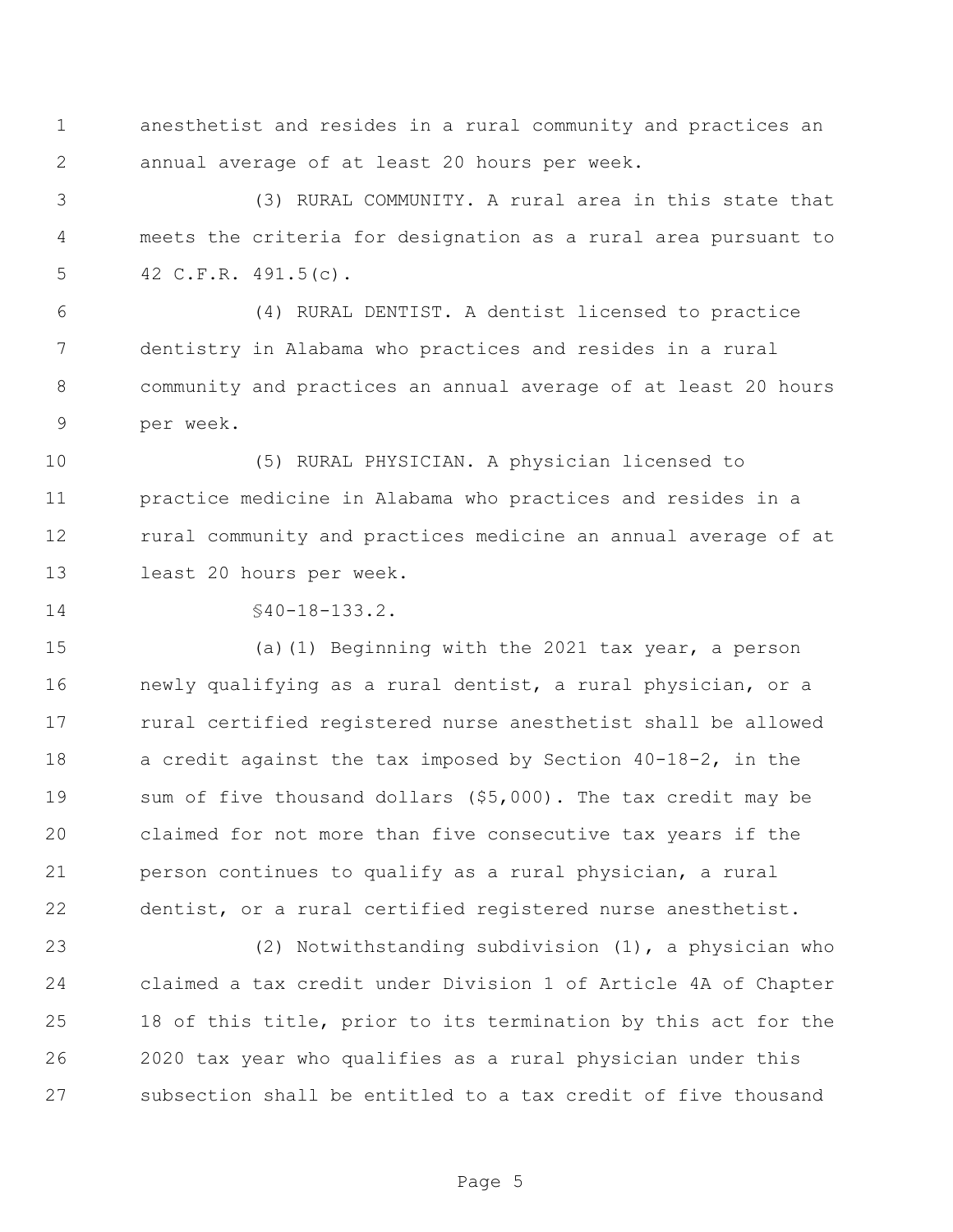dollars (\$5,000) per tax year for the period of five consecutive years less the number of years a tax credit under Division 1 of Article 4A of Chapter 18 of this title was received. Except as provided in this subdivision, no credit may be claimed under this division by a physician who previously claimed a rural physician tax credit under Division 1 of Article 4A prior to its termination, or otherwise.

 (3) Except as provided in subdivision (2), no tax credit shall be allowed under this subsection to a physician, dentist, or certified registered nurse anesthetist who has practiced in a rural community prior to January 1, 2021, unless, after January 1, 2021, the physician, dentist, or certified registered nurse anesthetist returns to practice in a rural community after having practiced in a large or urban community or outside of Alabama for at least three years.

 (4) Any person who claims a tax credit as a rural dentist, rural physician, or rural certified registered nurse anesthetist pursuant to subdivision (1) for five consecutive 19 tax years as provided in subdivision (2), shall not thereafter be eligible to claim any additional tax credit under this act. In addition, if a rural dentist, a rural physician, or a rural certified registered nurse anesthetist claims a tax credit under this act for any tax year and for any reason does not claim a tax credit for the next consecutive tax year, the person shall not be eligible to claim any additional tax credit under this act thereafter.

Page 6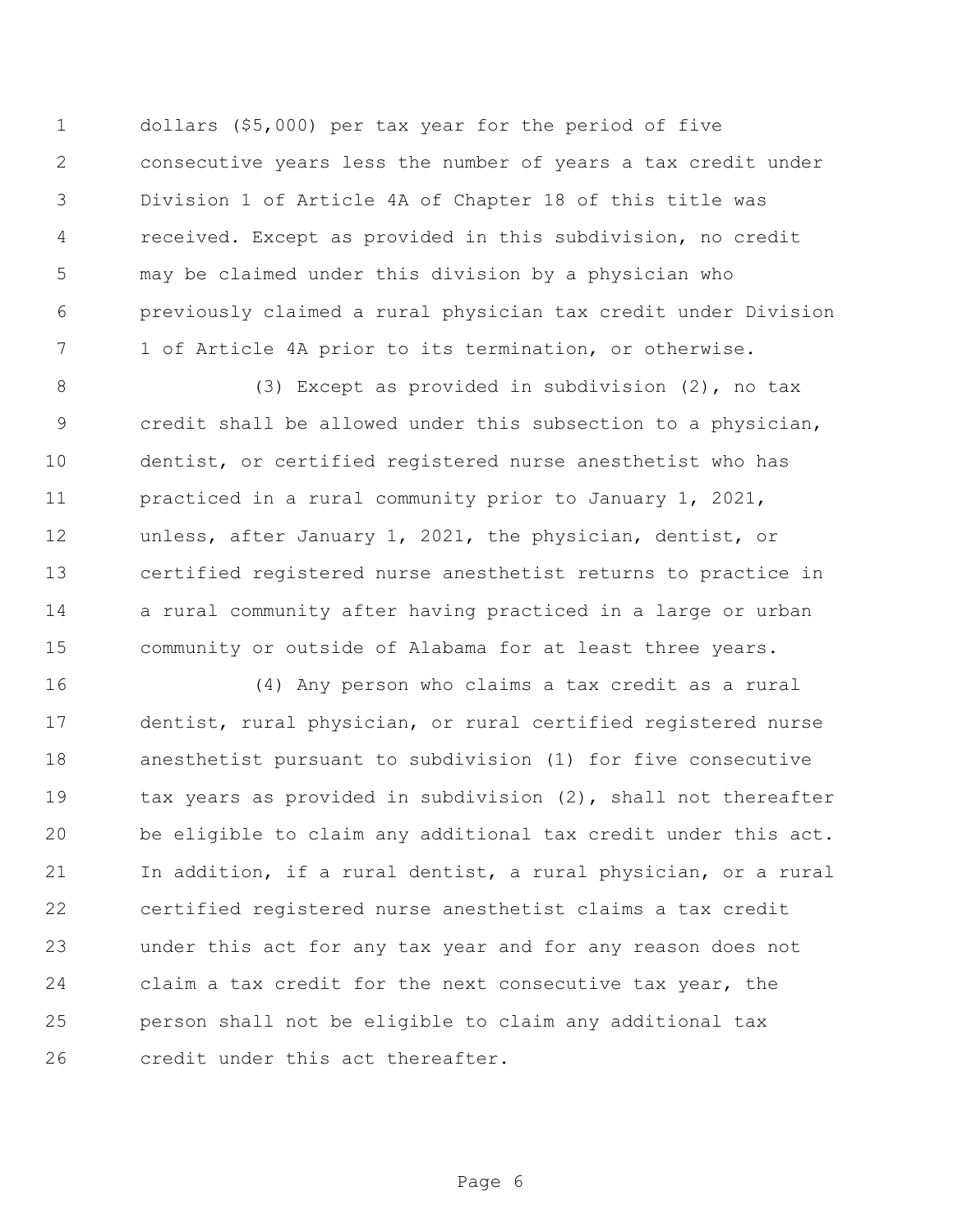(b) Prior to claiming a credit under this act, a rural physician shall submit to the State Board of Medical Examiners, or its designee; a rural dentist shall submit to 4 the State Board of Dental Examiners, or its designee; and a rural certified registered nurse anesthetist shall submit to 6 the State Board of Nursing, or its designee, adequate information to substantiate that he or she qualifies for the income tax credit. The appropriate board or its designee, upon review of the foregoing documentation from the rural physician, dentist, or certified registered nurse anesthetist, shall make the determination on whether he or she qualifies for the credit and shall issue a certificate to the qualifying physician, dentist, or certified registered nurse anesthetist. No credit shall be granted to a rural physician, rural dentist, or rural certified registered nurse anesthetist who does not obtain a certificate required by this subsection 17 prior to claiming the credit on his or her income tax return, and fails to attach the certification to his or her income tax return at the time the credit is being claimed.

 (c) Effective for tax years beginning after December 31, 2020, the State Board of Medical Examiners, or its designee, for physicians; the State Board of Dental Examiners, or its designee, for dentists; and the State Board of Nursing, or its designee, for certified registered nurse anesthetists shall file an annual informational report in accordance with Section 40-1-50 and rules adopted under that section, for physicians, dentists, and certified registered nurse

Page 7